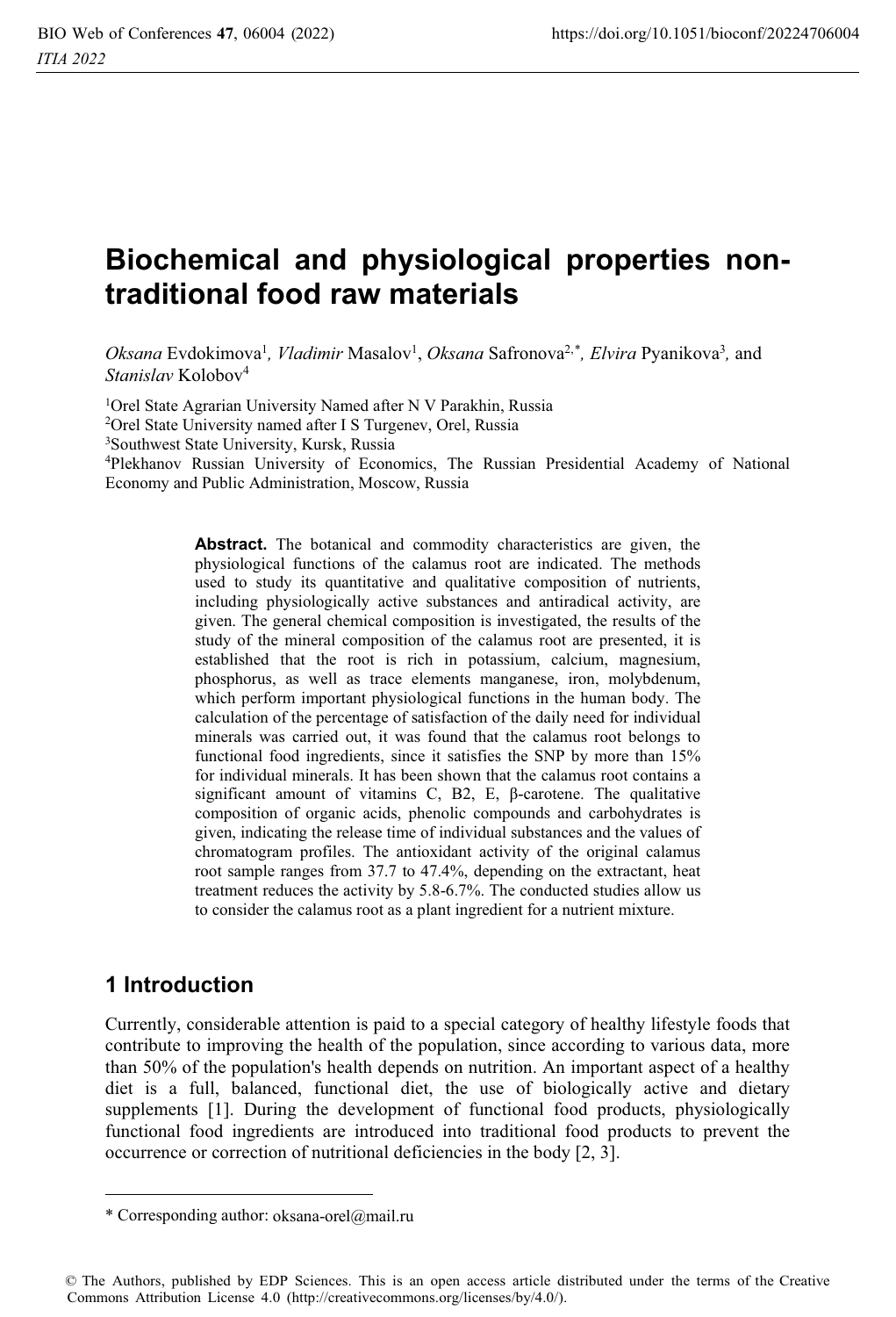The sources of physiologically functional food ingredients, including bioflavonoids, are certain types of plant, animal, medicinal and technical raw materials allowed in food technologies [4, 5, 6].

 We propose the use as a functional additive of a mixture of vegetable raw materials, which includes the calamus root.

 Calamus (acoru calamus L.) is a perennial herbaceous plant of the Aracal family, whose height reaches 60-120 cm, the rhizome is thick, cylindrical, sinuous, has a tart astringent taste (the presence of tannins) and a pleasant aroma (the content of essential oils). In practice, calamus rhizomes are used, which are used in dried form (moisture content is not more than 14%), no more than 5% of rhizomes that have browned in the fracture are allowed [7].

 In special nurseries, such as the Siberian Garden (Kemerovo region), the Smirnov nursery (Vladimir), calamus is grown on an industrial scale. In early spring or late autumn, when they contain the largest amount of valuable substances, rhizomes are harvested. When harvesting, the roots are dug selectively, no more than 30% of the total number of shoots, since it takes at least 3 years to restore the raw material base, spoiled and rotted rhizomes are not allowed to be harvested. After harvesting, the rhizomes are washed, the stem and small roots are cut, cut into pieces 1.5-3 cm long and split into pieces.

 Using the method of neutron activation analysis at the Siberian State Medical University, the content of macro- and microelements of the elemental composition of calamus growing on the territory of the European part of Russia, Siberia and Kazakhstan was determined. Regardless of the place of growth, 25 trace elements were found in calamus, including silver, chromium, gold, and a significant spread in the values of calcium, iron, zinc, chromium, and cobalt was also established [8].

 The value of calamus when eaten is primarily in the high content of essential oils, respectively, calamus is used as a flavoring agent for many foods. The physiological functions of calamus are related to the content of essential oils and glycosides. In the form of a decoction, the calamus root is used to stimulate appetite in various gastrointestinal diseases [9].

 Calamus root is a part of gastric and mouth-watering collections. In the production of the drug olimetin, calamus essential oil is used to treat urolithiasis and prevent sand deposition. The composition of the drugs vikalin and vikair, for the treatment of peptic ulcer of the stomach, duodenum and gastritis also includes calamus root powder. The possibilities of creating new medicines based on aira pharmacological research are being considered [10].

#### **2 Materials and methods**

The aim of the work is to study the quantitative and qualitative composition of nutrients, including physiologically active substances and antiradical activity of the calamus root.

The object of the study was the calamus root – dosage form, reg. No.  $LS - 001938$ , manufacturer: JSC "Krasnogorskleksredstva", sold in the pharmacy chain of Oryol.

The following indicators were determined in the rhizome of calamus:

- humidity and ash content – according to GOST 24027.2-80.

- sugar and starch content – according to GOST 26176-91.

- fiber content – according to GOST 13496.2-91.

- protein content – according to GOST 10846-91 "Grain and its processed products. Method of protein determination";

 - mineral composition - the method of atomic adsorption spectrometry on the inductively coupled plasma emission spectrometer ICP (Libertz-220) of the company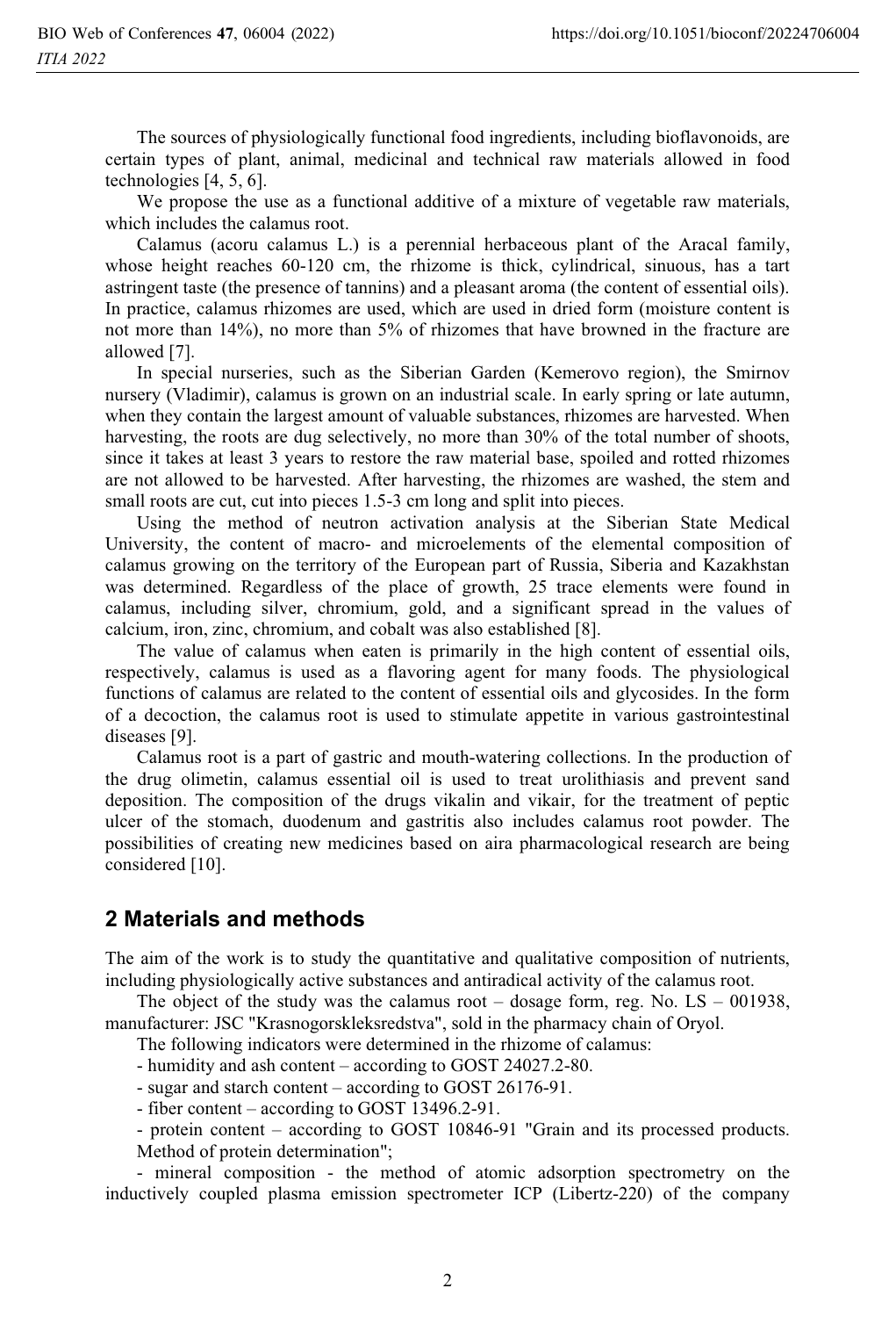"VARIANT", calibration - according to the standards of the company "Merk", research - in threefold repetitions;

 - antiradical activity – a spectrophotometric method using 2,2-difinyl-1picrylhydrazyl (DPPG) as the main solution, which was mixed with extracts of crushed raw materials and changes in the optical density of the solutions were recorded over time. Extractants are water and methyl alcohol, since water- and alcohol-soluble substances have antioxidant properties, studies are carried out in threefold repetitions;

 - low molecular weight metabolites – gas chromatography-mass spectrometry (GC/MS) with mass spectrometric detection (GC/MS) on a chromatograph JMS-Q1050GC ("JE0L Ltd"), Japan. Identification of substances - by retention parameters and mass spectra of the WiST-5 library of the National Institute of Standards and Tehnology (USA). The scanning range is 33-900 m/z, the changes are in three-fold repetitions;

 - vitamin composition - a method of high–performance liquid chromatography on "Milichrome - 6", extractant - 70% alcohol solution.

#### **3 Results and discussion**

Calamus root in powder form is supposed to be used as an ingredient in a nutrient mixture for food enrichment. The obtained results of the chemical composition can be used to optimize the formulation composition in the development of enriched products, and also in calculating the nutritional value of finished foods enriched with a nutrient mixture, which includes the calamus root.

 A study of the total chemical composition of the calamus rhizome showed that the humidity is 8.46%. The root is characterized by a high content of proteins (27.9%), starch (21.51%), mono- and disaccharides (13.52%), fiber (15.31%), ash content is 5.88%.

 The results of the study of the mineral and vitamin composition of the calamus root are presented in Table 1. The data obtained take into account the mass fraction of moisture in the powder of the calamus root, which is important when calculating the consumption rates of raw materials when composing a nutrient mixture.

| Mineral substances       |         | Vitamins, mg/100g  |         |
|--------------------------|---------|--------------------|---------|
| Name                     | Content | Name               | Content |
| Macroelements, $mg/100g$ |         |                    |         |
| Potassium                | 710.0   | C                  | 126.0   |
| Calcium                  | 470.9   | PP                 | 0.21    |
| Silicon                  | 3.5     | $B_1$              | 0.11    |
| Magnesium                | 482.8   | B <sub>2</sub>     | 1.6     |
| Sodium                   | 18.5    | B <sub>5</sub>     | 0.83    |
| Sulfur                   | 46.9    | $B_6$              | 0.2     |
| Phosphorus               | 246.1   | E                  | 5.11    |
| Chlorine                 | 103.6   | <b>B</b> -carotene | 2.12    |
| Microelements, mcg/100g  |         | $P-$<br>active     | 1627.8  |
|                          |         | substances         |         |
| Iron                     | 3.2     |                    |         |
| Manganese                | 3.2     |                    |         |
| Molybdenum               | 41.9    |                    |         |

**Table 1.** Mineral and vitamin composition of calamus rhizome.

Studies of the mineral composition have shown that the root is rich in potassium, calcium, magnesium, phosphorus, as well as trace elements manganese, iron, molybdenum, which perform important physiological functions in the human body.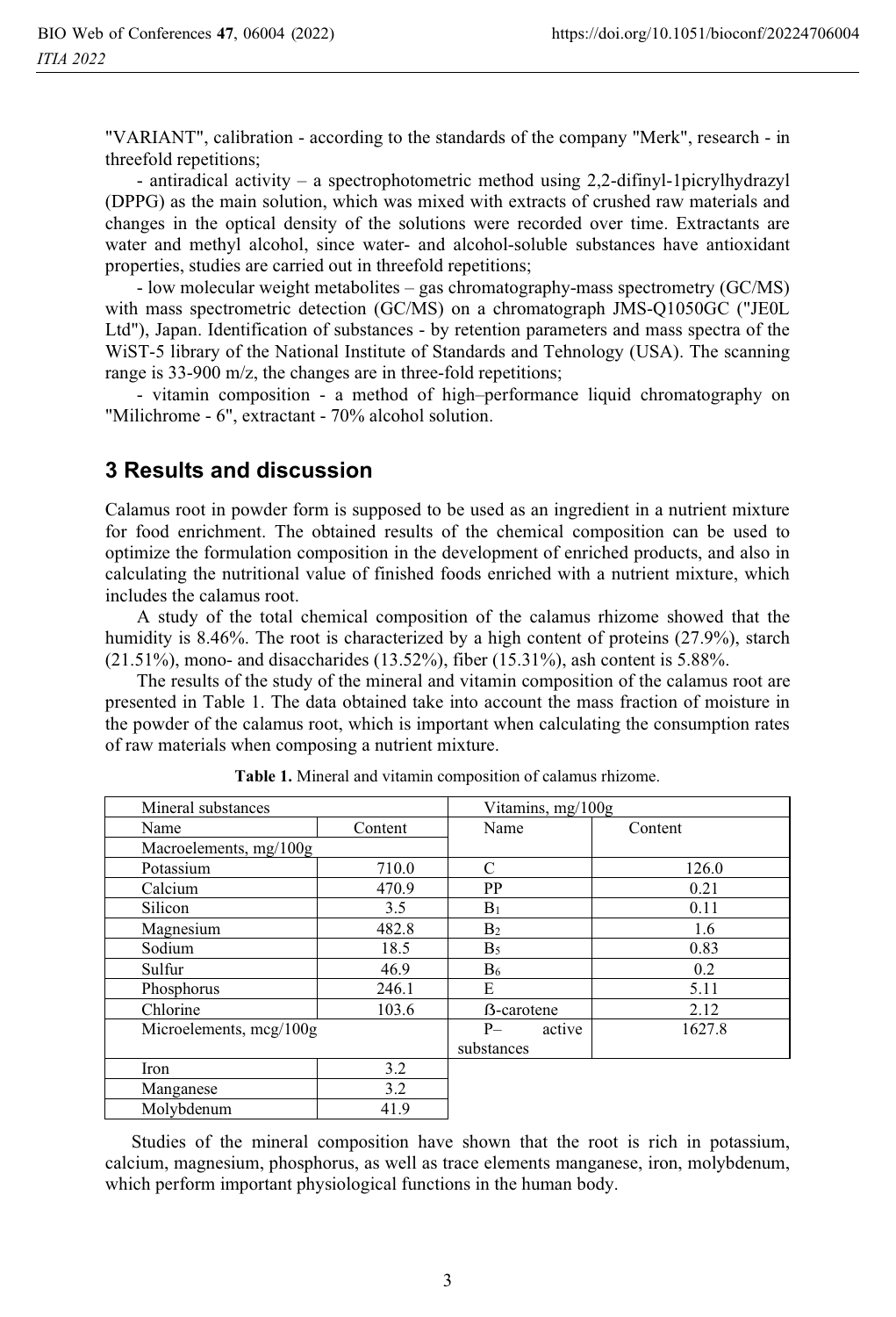Taking into account the physiological norms of consumption, the percentage of satisfaction of the daily need for certain minerals is calculated (Fig. 1).



Fig. 1 Satisfaction of the daily need for certain minerals (%).

Restriction in the daily diet of certain foods causes a violation of the state of equilibrium and constancy (homeostasis) associated with a lack of individual macro- and microelements [11].

For the normal functioning of nervous and muscular tissue, special importance is given to potassium, the content of which in the root of the calamus of the marsh is about 30% of the daily consumption rate (SNP).

Calcium and its compounds, which are part of bone tissues and surpass all other mineral compounds, are a permanent component of the human body. At the root of the calamus, its content is about 50% of the SNP.

Silicon in the calamus root contains more than 10% of the SNP. Silicon, necessary for the assimilation of many other macro- and microelements, sorbs radionuclides and suppresses bacteria and viruses.

The high magnesium content in the calamus root (more than 120% of the SNP), allows it to be attributed to physiologically functional ingredients. Magnesium participates in metabolic processes, is an activator of more than 300 enzymes and a universal regulator of biochemical and physiological reactions in the human body.

The phosphorus content in the calamus root is more than 30% of the SNP. Phosphorus in the form of organic compounds is a part of bone tissues, fats, phospholipids and proteins.

Calamus root is a source of manganese (160% of SNP). In the body, manganese participates in the formation of the skeleton, regulates the level of glucose in the blood.

A significant amount of molybdenum (more than 55% of the SNP) involved in carbohydrate metabolism was found in the calamus root.

The calamus root contains a significant amount of vitamins C,  $B_2$ , E,  $\beta$ -carotene, necessary for the functioning of all organs and systems, involved in the implementation of vital functions occurring in a living cell [12]. Taking into account the physiological norms of consumption, the percentage of satisfaction of the daily need for individual vitamins is calculated (Fig. 2).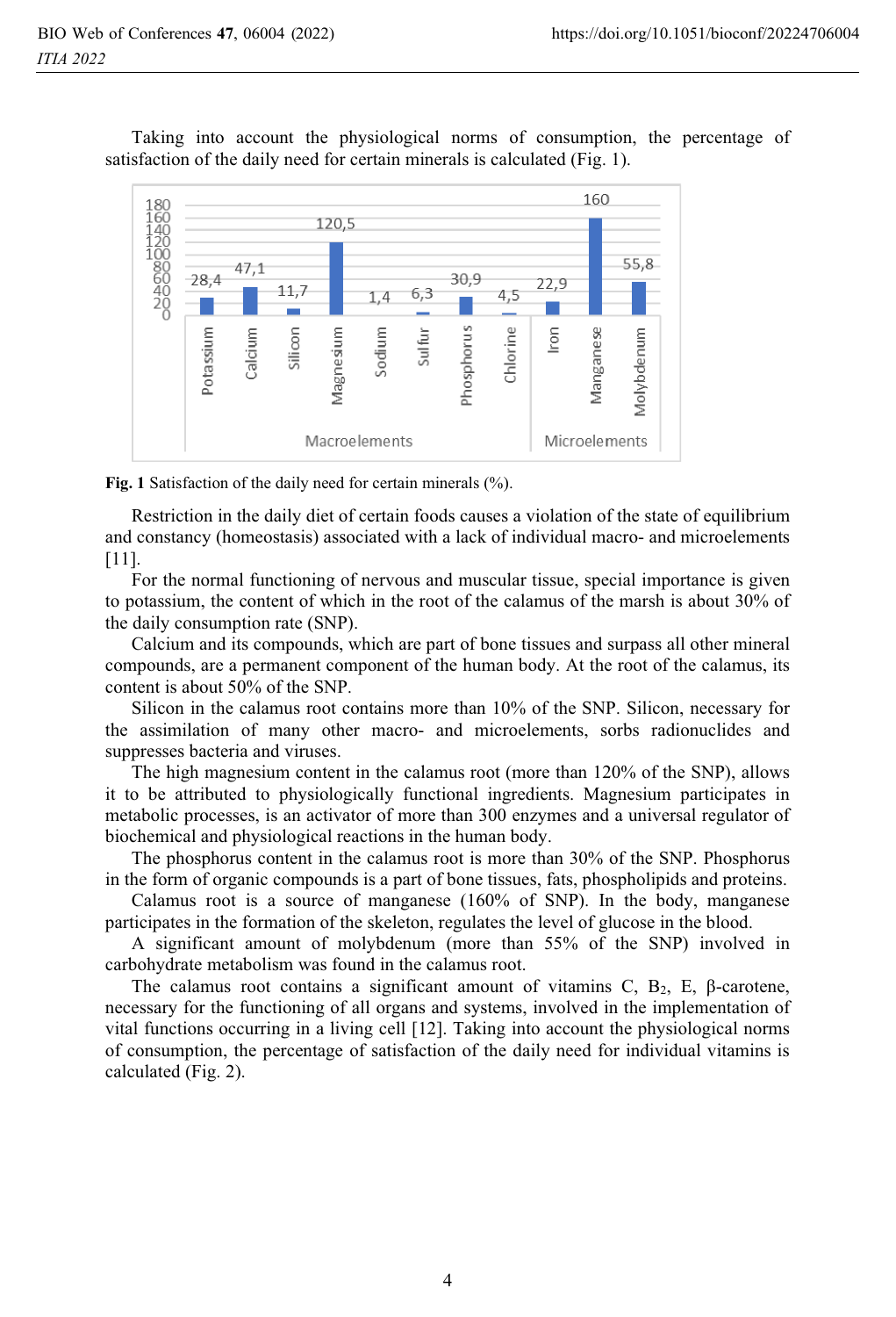

**Fig. 2.** Satisfction of the daily requirement for certain minerals (%).

The high content of vitamin C in the calamus root (180% of the SNP) determines its physiological properties. Vitamin C, easily undergoing both reduction and oxidation, performs various functions, plays an important role in metabolism.

Vitamin  $B<sub>2</sub>$  is a biologically active substance, the calamus root contains a significant amount (about 90% of the SNP). The biological role of riboflavin is determined by its inclusion in the composition of derivatives (coenzymes).

Vitamin E, being a powerful antioxidant, suppresses oxidative degradation of lipids under the action of free radicals. The calamus root has a content of more than 30% of the SNP. In addition, this vitamin reduces the level of cholesterol in the blood, is a stabilizer of cell membranes.

 - carotene has a pronounced immunomodulatory effect, the content of calamus in the root is more than 40% of the SNP. In the human body, it is broken down to form vitamin A, which is characterized by antioxidant properties.

The qualitative composition of low-molecular metabolites allows you to have a more detailed understanding of the properties of plant raw materials and nutritional value, therefore, low-molecular metabolites, in particular organic acids, phenolic substances, carbohydrates and their derivatives, which are formed as a result of metabolism during plant development and which can be detected and identified using chromatographic methods, are of great importance for nutritional value [13].

Substances of secondary origin include organic acids, but they play an important role in the metabolism of plants and in the human body. It is almost impossible to isolate some organic acids quantitatively in pure form.

A large group of organic substances include phenolic substances, which differ in the presence of an aromatic (benzene) ring in their molecule. Pyrocatechin, hydrochiton, resorcinol (the simplest phenolic substances) are rare, but they play an important role in plant metabolism and are the starting products for the formation of bioflavonoids with Pvitamin properties and belong to biologically active substances. Many phenolic compounds increase nutritional value, are resistant to phytopathogenic microorganisms, and form consumer properties of food products.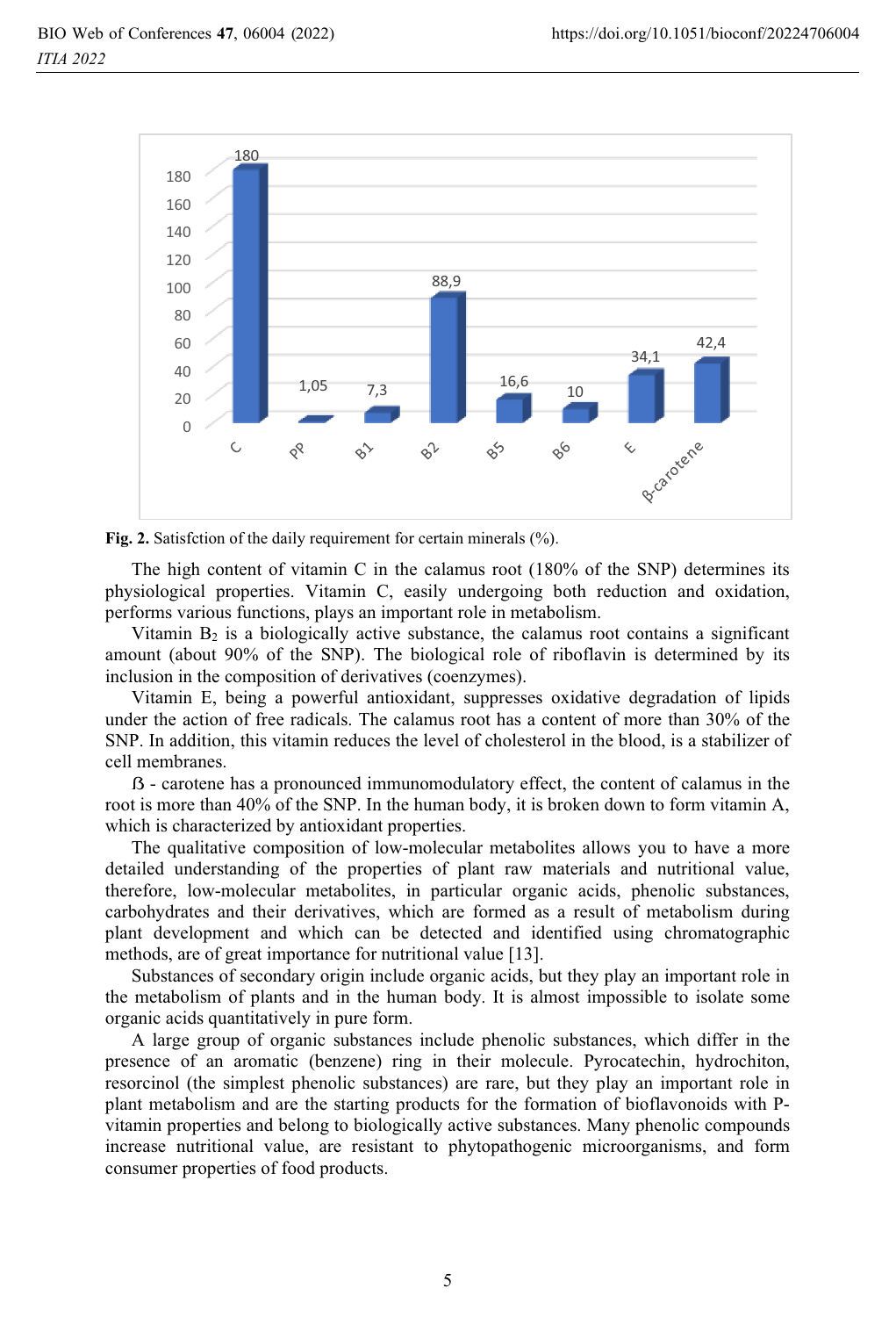Derivatives of polyatomic alcohols, low-molecular carbohydrates, being in the process of plant development undergo mutual transformations, including oxidized to organic acids under the action of enzymes.

Table 2 shows the qualitative composition of organic acids, phenolic compounds and carbohydrates, indicating the release time of individual substances and the values of chromatogram profiles.

| No.                                 | Rt, min             | Indicator        | The value                      |  |  |
|-------------------------------------|---------------------|------------------|--------------------------------|--|--|
| $n \backslash n$                    |                     |                  | of the chromatogram profile, % |  |  |
| Organic acids                       |                     |                  |                                |  |  |
|                                     | 10.17:<br>10.19     | Dairy            | about 10                       |  |  |
| $\overline{2}$                      | 10.28               | Glycolic         | about 90                       |  |  |
| 3                                   | 10.34; 12.48        | Pyrovinogradnaya | $10 - 30$                      |  |  |
| $\overline{4}$                      | 13.57; 17.28        | Amber            | more 50                        |  |  |
| 5                                   | 14.25               | Glycerin         | about 100                      |  |  |
| 6                                   | 15.46               | <b>Butane</b>    | about10                        |  |  |
| 7                                   | 16.26               | Apple            | about 100                      |  |  |
| 8                                   | 20.19               | Lemon            | $10 - 20$                      |  |  |
| 9                                   | 21.14               | Gulonova         | about 80                       |  |  |
| Phenolic compounds                  |                     |                  |                                |  |  |
| $\mathbf{1}$                        | 16.58               | Pyrocatechin     | about 20                       |  |  |
| $\overline{2}$                      | 23.19               | Caffeic acid     | in small quantities            |  |  |
| Carbohydrates and their derivatives |                     |                  |                                |  |  |
| $\mathbf{1}$                        | 20.20;<br>$20.35$ ; | Fructose         | about 100                      |  |  |
|                                     | 20.48               |                  |                                |  |  |
| $\overline{2}$                      | 21.21               | Mannose          | about 50                       |  |  |
| 3                                   | 21.4;<br>23.28      | Myo-inositis     | about 80                       |  |  |
| $\overline{4}$                      | 17.20               | Ethidronic acid  | about 50                       |  |  |
| 5                                   | 22.45:<br>31.26     | Xylose           | in small quantities            |  |  |
| 6                                   | 36.30               | Mannonic Acid    | in small quantities            |  |  |

**Table 2.** Qualitative composition of low molecular weight metabolites.

Nine organic acids are present in the calamus root, the largest chromatogram profile is malic, glycerol (100%), glycolic (90%), gulonic (80%), amber (50%) acids. The role of individual organic acids in the physiology of humans and plants is great. Thus, succinic acid participates in energy metabolism at the cellular level, glyceric acid is formed as an intermediate product of glucose oxidation, glycolic acid is formed from glucose under the action of the oxidase enzyme, and gulonic acid participates in the biosynthesis of ascorbic acid. Glucose oxidase preparations, due to their high specificity of action, are used in medicine.

Of the phenolic compounds in the calamus root, pyrocatechin and caffeic acid were found in small quantities, belonging to P–active substances that strengthen the walls of blood vessels.

Carbohydrates and their derivatives are mainly represented by fructose (100% of the chromatogram profile). A special role is assigned to a carbohydrate derivative, a vitaminlike substance with biological activity, myo-inositol (80% of the profile).

Antiradical activity, which is of great importance in oxidative processes in the human body, inhibits oxidation by molecular oxygen, has been studied. A number of works are devoted to the study of antioxidants of plant raw materials [14]. We used water and methanol as extractants. The studies were carried out in the feedstock and after heat treatment. The results of the study are presented in Table 3.

Studies have shown that the percentage of radical inhibition in the aqueous extract is 37.7, in the alcohol extract it is 9.7% higher, the heat treatment of the calamus root reduces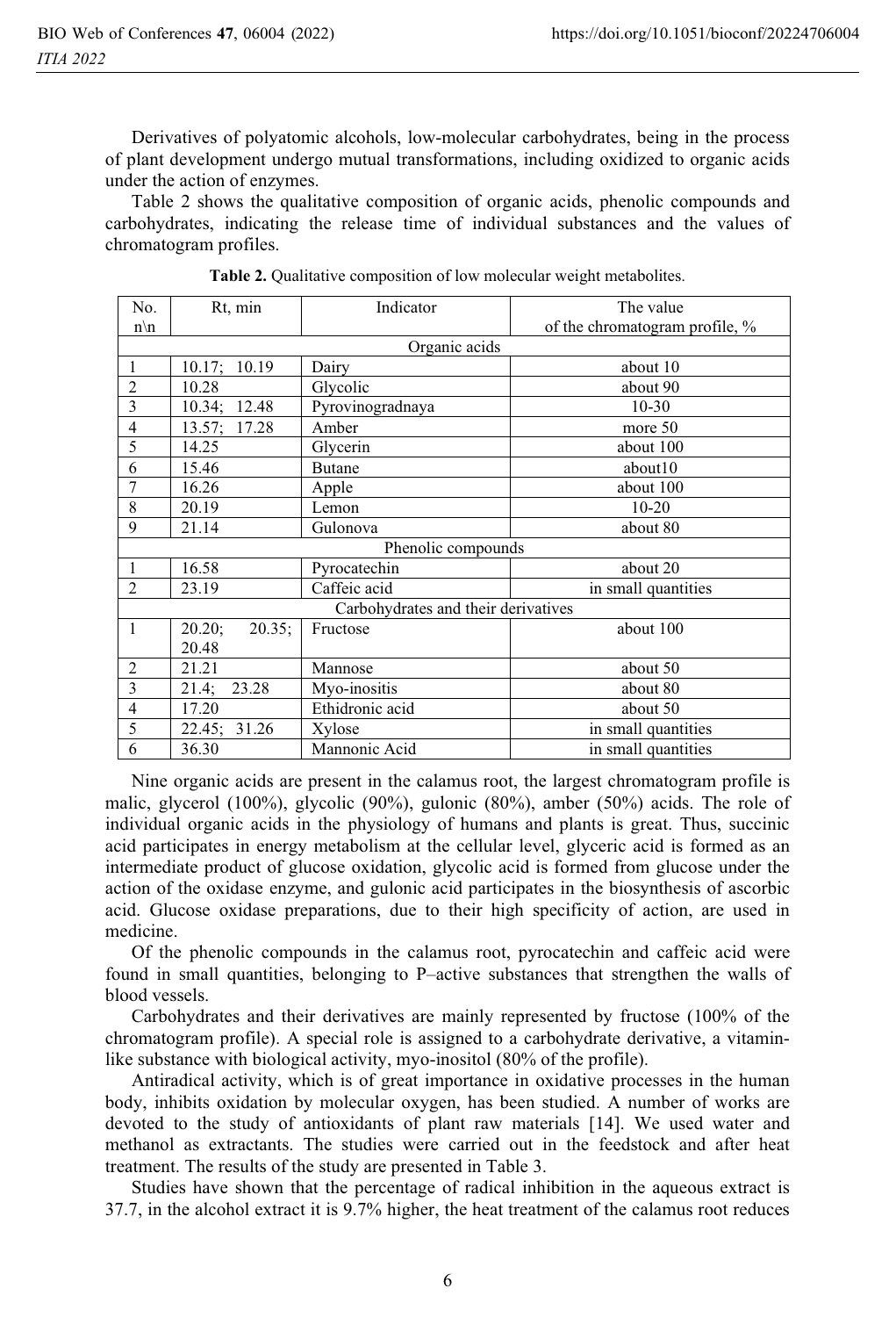the antioxidant activity by 5.8% when extracted with methanol and by 6.7% when extracted with water.

| Name of the study sample | AOA, % inhibition of the DPH radical, during extraction |                |  |
|--------------------------|---------------------------------------------------------|----------------|--|
|                          | methanol                                                | with water     |  |
| The original sample      | $47.4 \pm 0.3$                                          | $37.7 \pm 0.3$ |  |
| After heat treatment     | $44.4 \pm 0.4$                                          | $35.1 \pm 0.2$ |  |
| % of the original sample | 94.2                                                    | 93.3           |  |

**Table 3.** Antioxidant activity of calamus root.

## **4 Conclusions**

The conducted research allowed us to establish:

- calamus root is characterized by a high content of calcium, magnesium, phosphorus, iron, manganese and molybdenum, the level of satisfaction of daily needs is more than 15%, which allows it to be attributed to a functional food ingredient;

- high content and proportion of satisfaction of daily needs (more than 15%) in vitamins C, B2, B5, E, beta-carotene gives the calamus root functional properties;

- nine organic acids, two phenolic compounds, six carbohydrates and their derivatives were found in the calamus root;

- the antioxidant activity of the initial sample, depending on the extractant, ranges from 37.7 to 47.4%, heat treatment reduces the activity by 5.8-6.7%.

### **References**

- 1. V. Sergun, V. Burkova, V. Poznyakovsky, B. Tokhiriyon, Siberian plants and natural mineral salts for dietary supplements, in Internetional journal of pharmaceutical research and allied Science, **2** (2021)
- 2. T. N. Lazareva, E. D. Polyakova, O. V. Safronova et al., *Development of functional products by enriching plant raw materials with antioxidant*, in IOP Conference Series: Earth and Environmental Science, Krasnoyarsk, 16–19 Jun 2021, Krasnoyarsk Science and Technology City Hall of the Russian Union of Scientific and Engineering, Krasnoyarsk: IOP Publishing Ltd (2021)
- 3. E. N. Demina, O. V. Safronova, I. K. Kuprina et al., *Research of the mineral composition of freeze-dried plant powders*, in IOP Conference Series: Earth and Environmental Science, Volgograd, 17–18 Jun 2021, Krasnoyarsk Science and Technology City Hall of the Russian Union of Scientific and Engineering. – Krasnoyarsk, Russian Federation: IOP Publishing Ltd (2021)
- 4. O. V. Evdokimova, O. V. Safronova, S. V. Kolobov et al., *Innovative methods to increase the antioxidant properties of fat-containing foods*, in IOP Conference Series: Earth and Environmental Science, Krasnoyarsk, 18–20 November 2020, Krasnoyarsk Science and Technology City Hall, Krasnoyarsk, Russian Federation: IOP Publishing Ltd (2021)
- 5. E. D. Polyakova, O. V. Evdokimova, O. V. Safronova et al., The antioxidant properties mineral processing for specialized food products, in IOP Conference Series: Earth and Environmental Science, Krasnoyarsk, 18–20 November 2020, Krasnoyarsk Science and Technology City Hall, Krasnoyarsk, Russian Federation: IOP Publishing Ltd (2021)